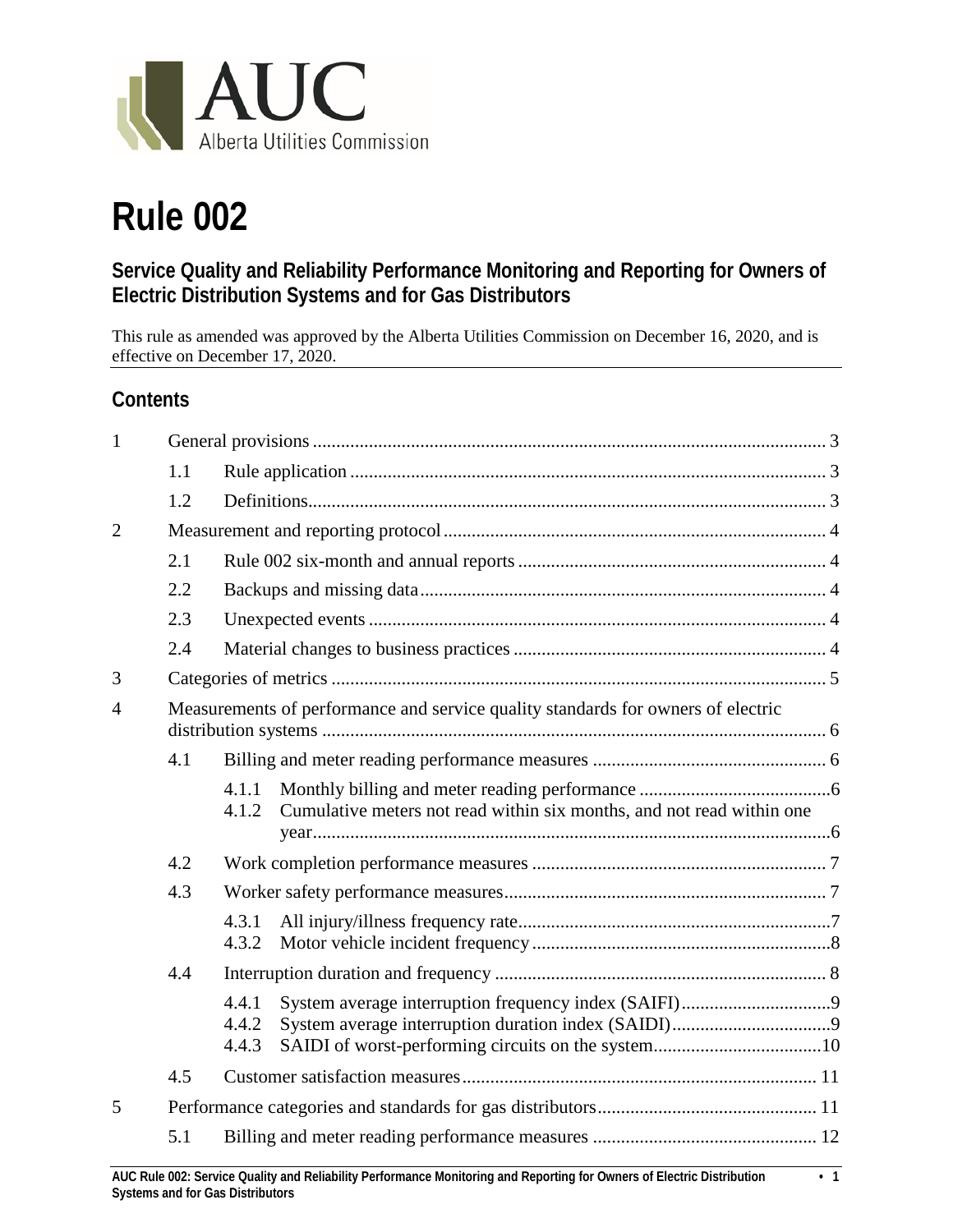|     | 5.1.1          |                                                                                              |  |
|-----|----------------|----------------------------------------------------------------------------------------------|--|
|     | 5.1.2          | Cumulative meters not read within six months, and not read within one                        |  |
| 5.2 |                |                                                                                              |  |
| 5.3 |                |                                                                                              |  |
|     | 5.3.1<br>5.3.2 |                                                                                              |  |
| 5.4 |                |                                                                                              |  |
| 5.5 |                |                                                                                              |  |
| 5.6 |                |                                                                                              |  |
| 5.7 |                |                                                                                              |  |
|     |                | Appendix $A - SAIFI$ and SAIDI service standards for owners of electric distribution systems |  |
|     |                | Appendix B – Alberta gas distributors' monthly meter reading service standards  18           |  |
|     |                | Appendix C – Alberta gas distributors' customer appointments service standards 19            |  |
|     |                |                                                                                              |  |
|     |                |                                                                                              |  |

**<sup>2 •</sup> AUC Rule 002: Service Quality and Reliability Performance Monitoring and Reporting for Owners of Electric Distribution Systems and for Gas Distributors**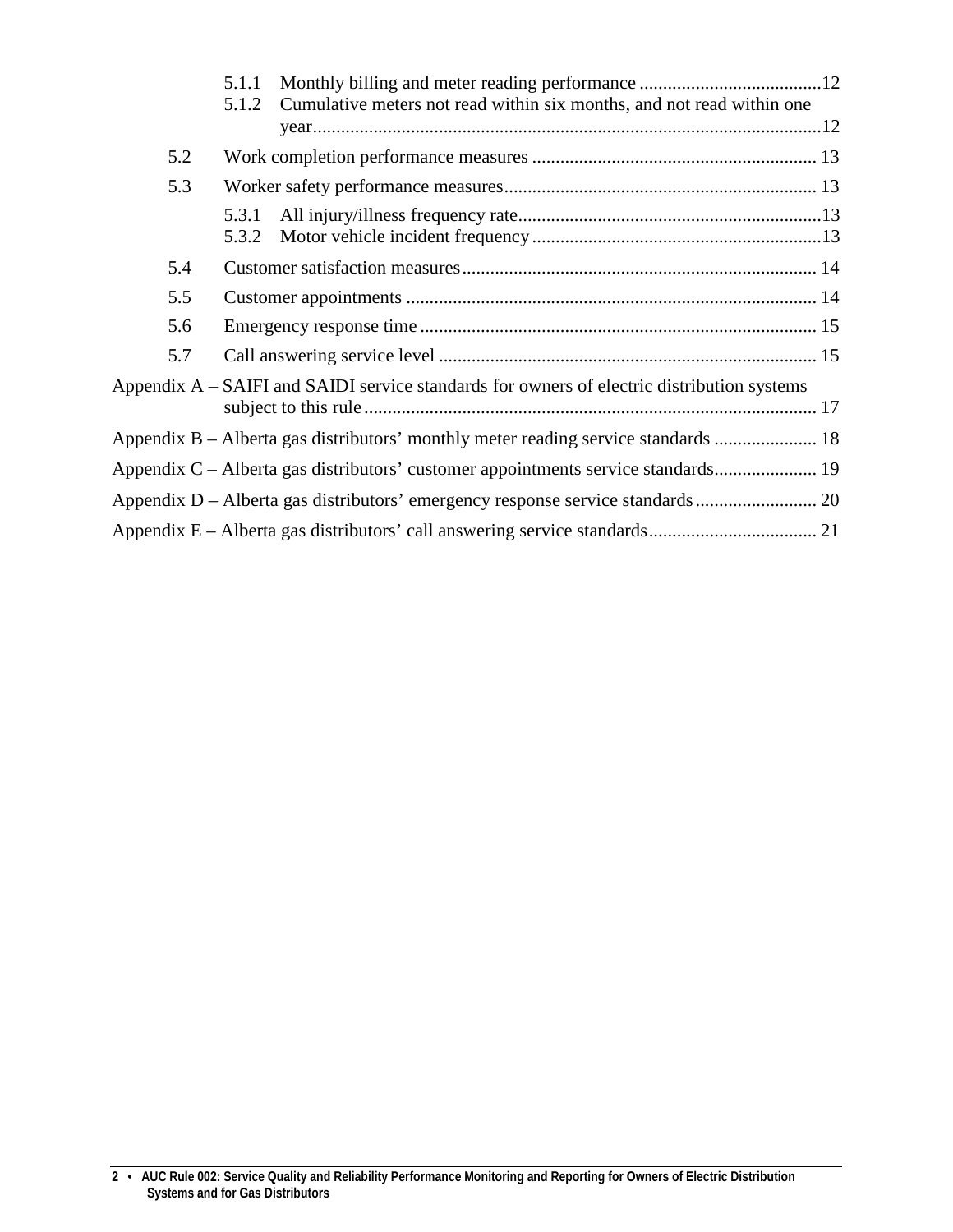## <span id="page-2-0"></span>**1 General provisions**

#### <span id="page-2-1"></span>**1.1 Rule application**

This rule creates standards for the quality of service provided by owners of electric distribution systems that qualify as "electric utilities" as defined in the *Electric Utilities Act* S.A. 2003, c. E-5.1 (*Electric Utilities Act*) and gas distributors as defined in the *Gas Utilities Act* R.S.A. 2000, c. G-5 (*Gas Utilities Act*). Quality of service reporting for regulated rate providers and default supply providers, as defined in the *Electric Utilities Act* and *Gas Utilities Act*, respectively, is performed in accordance with AUC Rule 003: *Service Quality and Reliability Performance Monitoring and Reporting for Regulated Rate Providers and Default Supply Providers* (Rule 003). Stakeholders are cautioned that, under some circumstances, a given entity may have reporting obligations under both AUC Rule 002: *Service Quality and Reliability Performance Monitoring and Reporting for Owners of Electric Distribution Systems and for Gas Distributors* (Rule 002) and Rule 003.

This rule sets minimum service standards for distribution system owners subject to its application. Nothing in this rule is to be construed as relieving owners of other service quality obligations as set out in other applicable statutes, regulations or AUC rules.

#### <span id="page-2-2"></span>**1.2 Definitions**

In this rule,

- (a) "business day" means any day other than Saturday, Sunday or a statutory holiday in Alberta, except for Easter Monday
- (b) "Commission" means the Alberta Utilities Commission
- (c) "electric distribution system" has the meaning ascribed to the term in the *Electric Utilities Act*
- (d) "gas distributor" has the meaning ascribed to the term in the *Gas Utilities Act*
- (e) "ISO" means the Independent System Operator as defined in the *Electric Utilities Act*
- (f) "MDM" means meter data manager as defined in AUC Rule 021: *Settlement System Code Rules*
- (g) "owner" means an owner of an electric distribution system or a gas distributor
- (h) "Rule 002 annual report" means the reporting of service quality and reliability performance, as detailed in this rule, prepared and submitted annually in accordance with Section 2
- (i) "Rule 002 six-month report" means the reporting of service quality and reliability performance metrics, as detailed in this rule, prepared and submitted on July 31 each year in accordance with Section 2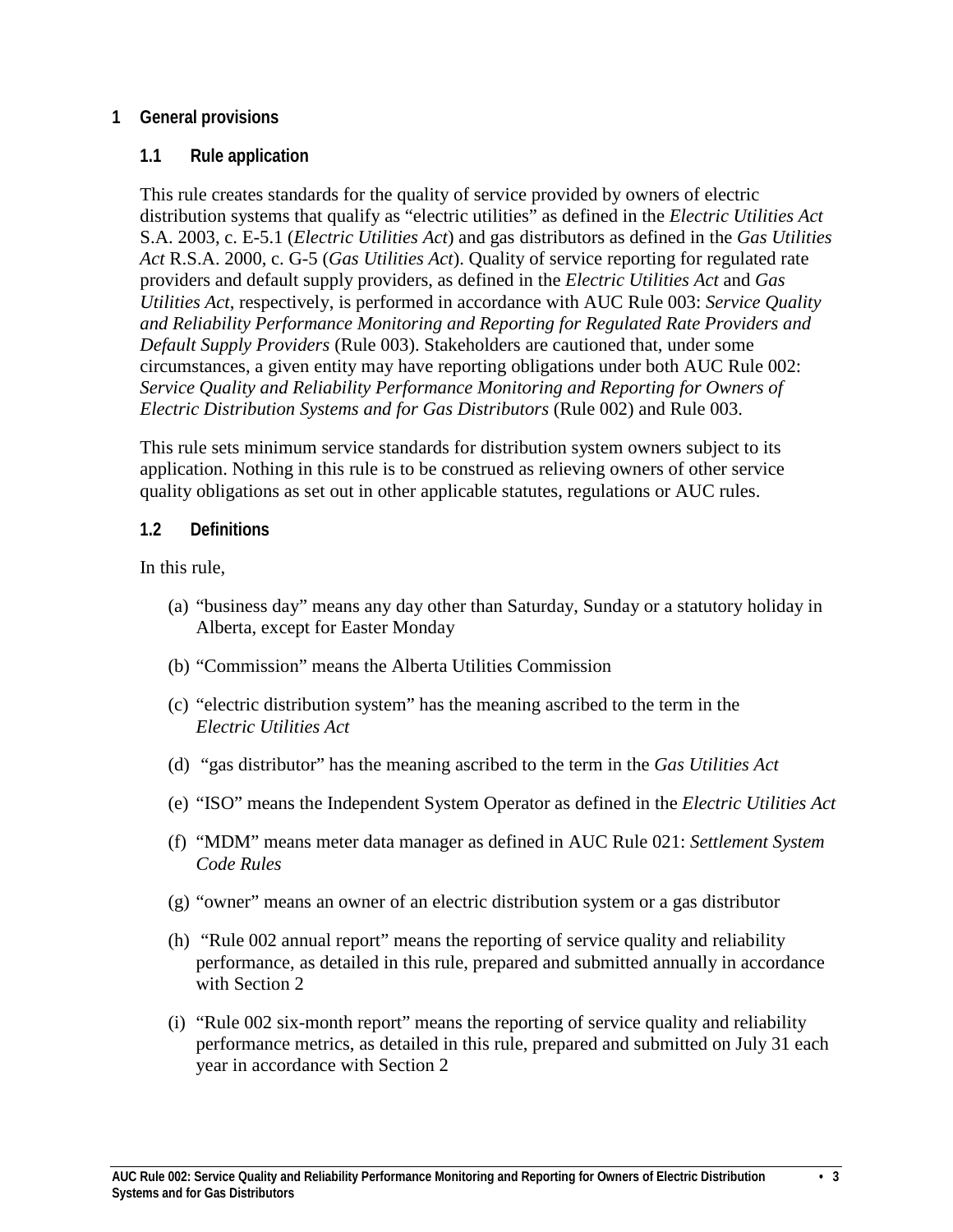# <span id="page-3-0"></span>**2 Measurement and reporting protocol**

For the purpose of collecting data and reporting on performance as required in Section 4 or Section 5, the owner must comply with the information filing requirements set out in this Section 2.

Prior to implementing any change to the owner's internal reporting methods or the data provided by that methodology that may impact its ability to comply with this Rule 002, the owner must provide to the Commission, for its review, an explanation for the change.

# <span id="page-3-1"></span>**2.1 Rule 002 six-month and annual reports**

- (1) A Rule 002 six-month report shall be submitted to the Commission by July 31 each year. The six-month report shall contain all service quality measures prescribed in this rule for the applicable period, except where the information is only required to be provided in an annual report, as described below.
- (2) A Rule 002 annual report, consisting of an accumulation of the quantitative data along with qualitative information for that year, must be filed by the last day of February following the end of the calendar year.
- (3) Rule 002 six-month and annual reports shall be created using the AUC templates, available on the Rule 002 webpage at [www.auc.ab.ca.](http://www.auc.ab.ca/)
- (4) A letter or document explaining any trends, corrective action plans and reasons for variances from standards, including a failure to meet a standard, must accompany the reports in (1) and (2).

# <span id="page-3-2"></span>**2.2 Backups and missing data**

- (1) Owners must retain any backup documentation for its Rule 002 reports for a minimum of 24 months after the results are reported. This information must be provided to the Commission upon request.
- (2) Owners must report missing data or other factors that could reasonably be expected to affect the overall data quality immediately after becoming aware of such circumstances.

## <span id="page-3-3"></span>**2.3 Unexpected events**

When an unexpected event occurs, the owner must, using all reasonable efforts, notify the Commission within one business day, and in any event, no later than three business days, of becoming aware of the event.

# <span id="page-3-4"></span>**2.4 Material changes to business practices**

The owner must notify the Commission of any proposed material change to the owner's internal business practices that would have an impact on service quality and reliability monitoring or performance to customers and provide an explanation for the proposed change prior to implementing such a change.

**<sup>4 •</sup> AUC Rule 002: Service Quality and Reliability Performance Monitoring and Reporting for Owners of Electric Distribution Systems and for Gas Distributors**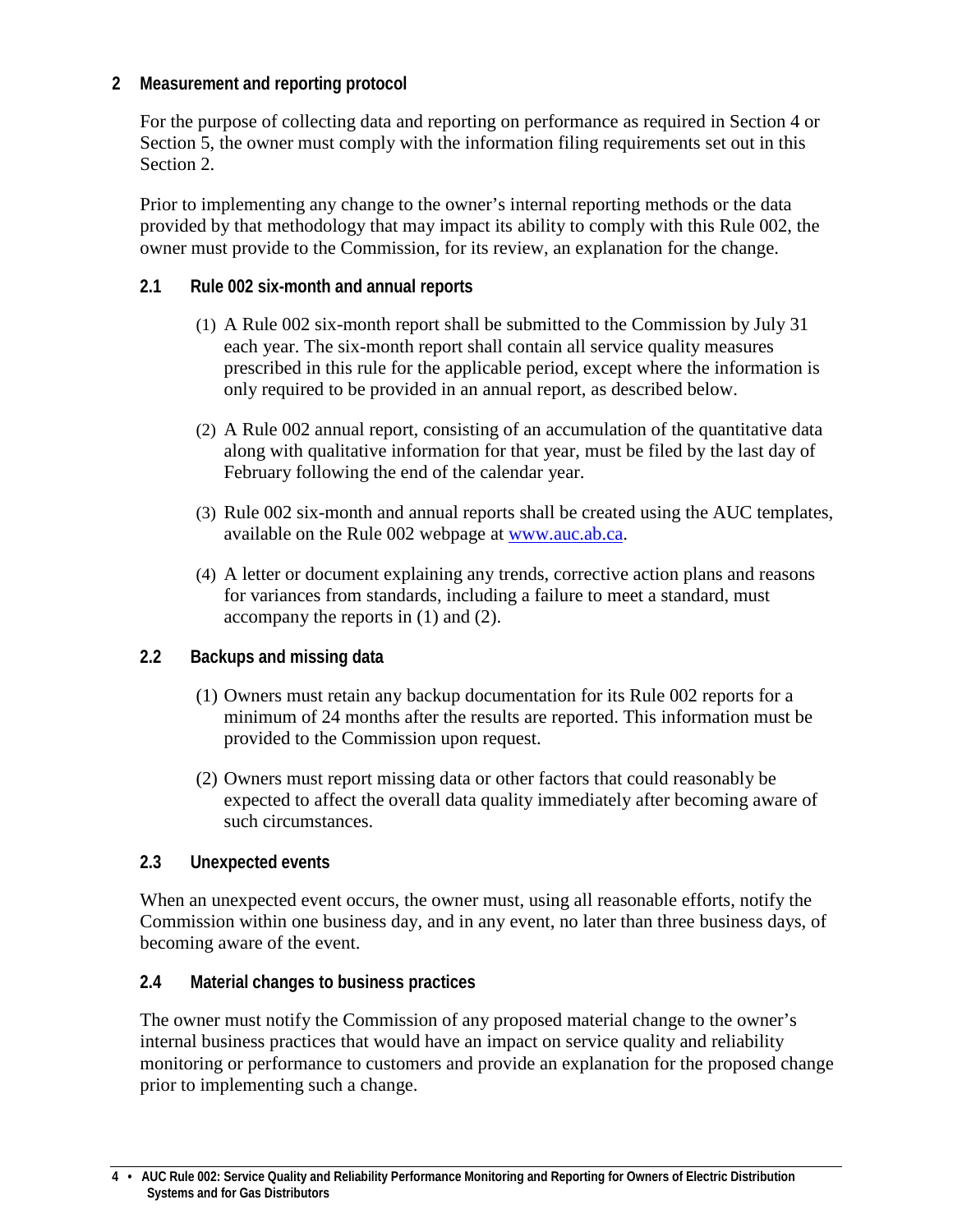## <span id="page-4-0"></span>**3 Categories of metrics**

This section establishes categories for the service standards and measurements provided for under this rule. Each service quality standard and measurement belongs to one of the three following performance categories:

- (1) Category A service standard
- (2) Category B service standard
- (3) Report-only measurement

Category A service standards represent the most important aspects of service quality to the majority of customers and other stakeholders. Typically, Category A measurements represent the service quality provided to customers on a system-wide basis; the consequences of failing to meet Category A standards have a great impact on all customers and stakeholders.

Category B service standards are important to individual customers or groups of customers as opposed to an entire distribution system. Failing to meet Category B standards may greatly impact certain customers or stakeholders.

Report-only measurements are metrics for which there are no established targets. Their purpose is to provide data for use in establishing future targets, or to provide the Commission with additional information and transparency about owners' operations as they relate to Category A and Category B service standards.

For each metric in this rule, the category to which it belongs is identified along with a description of the applicable service standard or the measurement.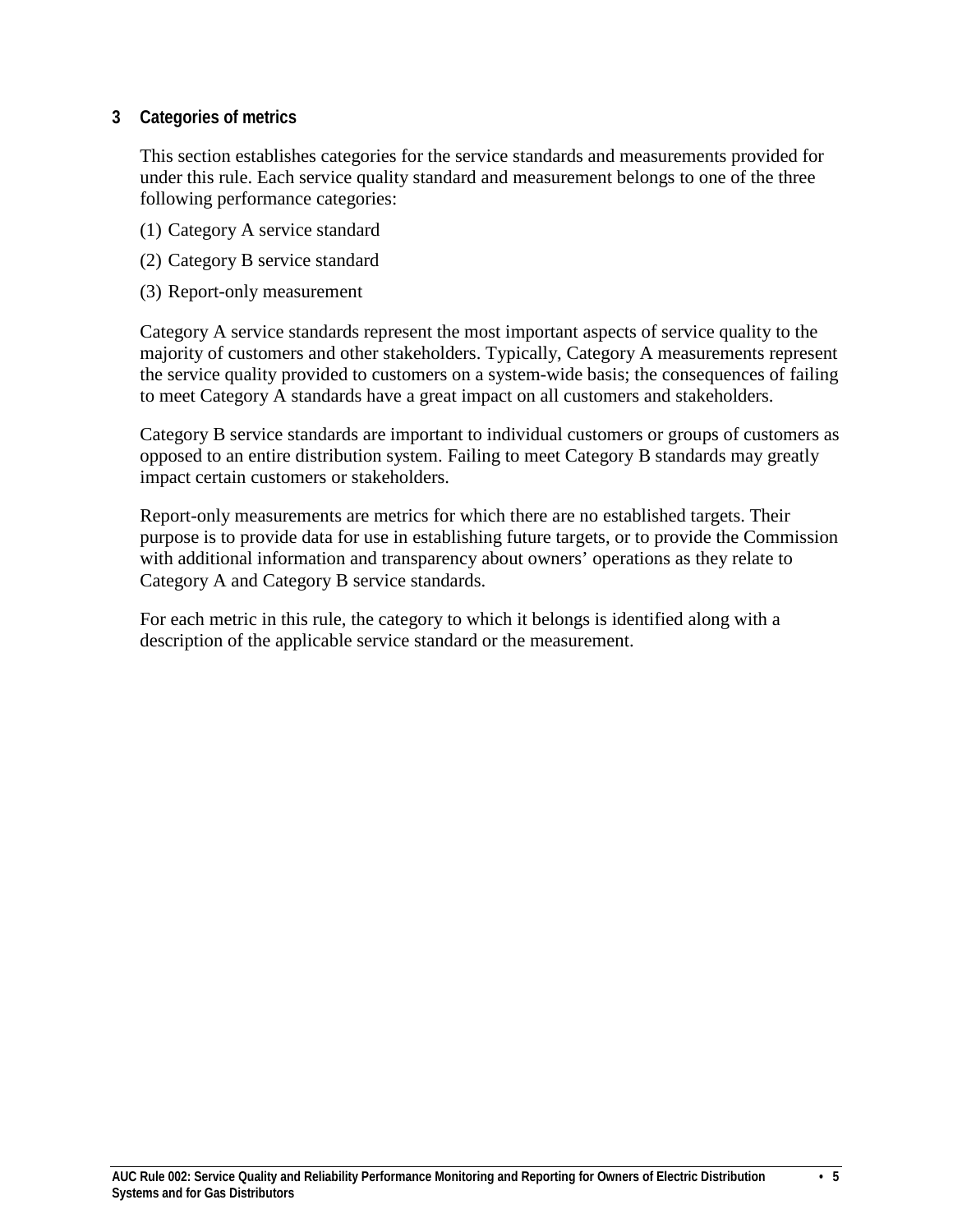# <span id="page-5-0"></span>**4 Measurements of performance and service quality standards for owners of electric distribution systems**

This section establishes the measurements of performance and service quality standards to be met by owners of electric distribution systems. It outlines the information required by the Commission in order to accomplish its regulatory function with respect to service quality standards as provided for under this rule.

# <span id="page-5-2"></span><span id="page-5-1"></span>**4.1 Billing and meter reading performance measures**

# **4.1.1 Monthly billing and meter reading performance**

| Category            | Category B                                                                 |
|---------------------|----------------------------------------------------------------------------|
| Reporting frequency | Rule 002 six-month and annual reports                                      |
| Service standard    | Annual average of monthly percentages of sites not read $\leq$ 10 per cent |

- (1) Owners must identify the number of sites that have been assigned a meter reading and billing cycle as of month end (total sites). The total sites should match the number of sites in the month-end version of the owner's site cycle catalogue file. (See Section 4 of AUC Rule 004*: Alberta Tariff Billing Code* (Rule 004) for more information about the site cycle catalogue file).
- (2) Owners shall report the number of sites billed sometime in the month (sites billed) and the number of sites not billed (sites not billed), and the aggregate of these two amounts should equal the total sites. Owners shall provide the number of sites that fall into the following category for sites billed:
	- (a) Cumulative metered energized sites without actual meter readings provided to parties in accordance with Section 10 of Rule 021.

*Method of calculation of performance:*

*Percentage of sites not read*  $= [(a) \div \text{sites}$  *billed] x 100* 

<span id="page-5-3"></span>**4.1.2 Cumulative meters not read within six months, and not read within one year**

| Category            | Report-only measurement               |
|---------------------|---------------------------------------|
| Reporting frequency | Rule 002 six-month and annual reports |

- (1) Owners shall report the number of sites that have not had their meters read within six months.
- (2) Owners shall report the number of sites that have not had their meters read within one year. In doing so, owners must also report the reason(s) why the meters were not read and the course(s) of action the owner will take to get the meters read and ensure that the situation does not occur again in the future.

**<sup>6 •</sup> AUC Rule 002: Service Quality and Reliability Performance Monitoring and Reporting for Owners of Electric Distribution Systems and for Gas Distributors**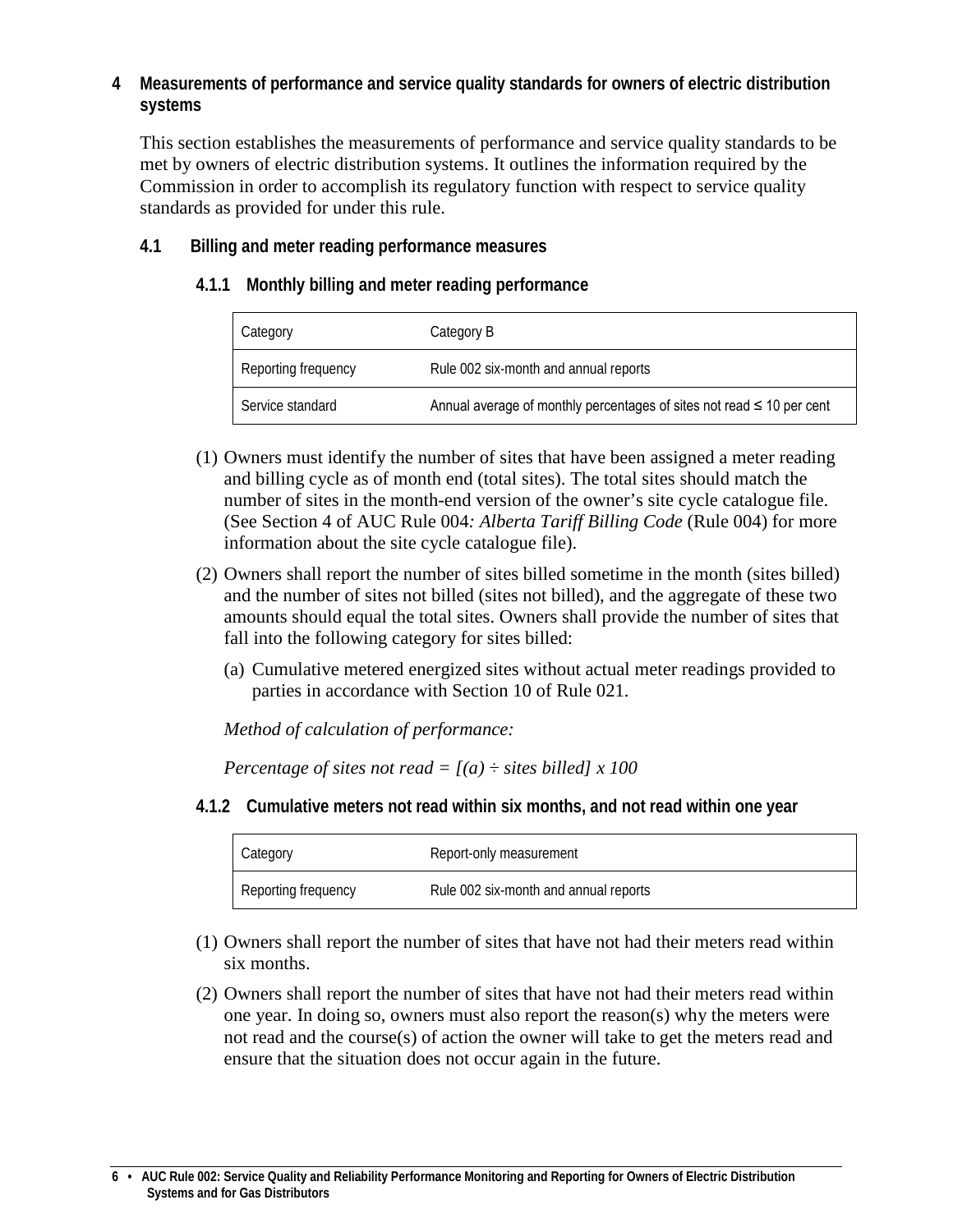#### <span id="page-6-0"></span>**4.2 Work completion performance measures**

| Category            | Report-only measurement               |
|---------------------|---------------------------------------|
| Reporting frequency | Rule 002 six-month and annual reports |

- (1) Owners must track and report the following metrics for energize request transactions (ENRs) and energize completion transactions (ENCs) described in Section 9 of Rule 021:
	- (a) Time taken (in days, on average for the month) from the date the owner creates an order in its system for the energization, to the date the site is energized.
	- (b) End-to-end time taken (in days, on average for the month) from the date of receipt of request to perform the work (from the retailer), to the date the response is sent back to the retailer that the work has been successfully completed. The starting and ending times for this measurement are the time stamps given to the transactions (ENRs and ENCs) in the owner's system.
	- (c) Total number of completed energizations per month.
- (2) Owners must track and report the following for de-energize request transactions (DER) and de-energize completion transactions (DEC) described in Section 9 of Rule 021:
	- (a) Time taken (in days, on average for the month) from the date the owner creates an order in its system for the de-energization, to the date the site is deenergized.
	- (b) End-to-end time taken (in days, on average for the month) from the date of receipt of request to perform the work (from the retailer), to the date the response is sent back to the retailer that the work has been successfully completed. The starting and ending times for this measurement are the time stamps given to the transactions (DERs and DECs) in the owner's system.
	- (c) Total number of completed de-energizations per month.

## <span id="page-6-2"></span><span id="page-6-1"></span>**4.3 Worker safety performance measures**

#### **4.3.1 All injury/illness frequency rate**

| Category            | Report-only measurement      |
|---------------------|------------------------------|
| Reporting frequency | Rule 002 annual reports only |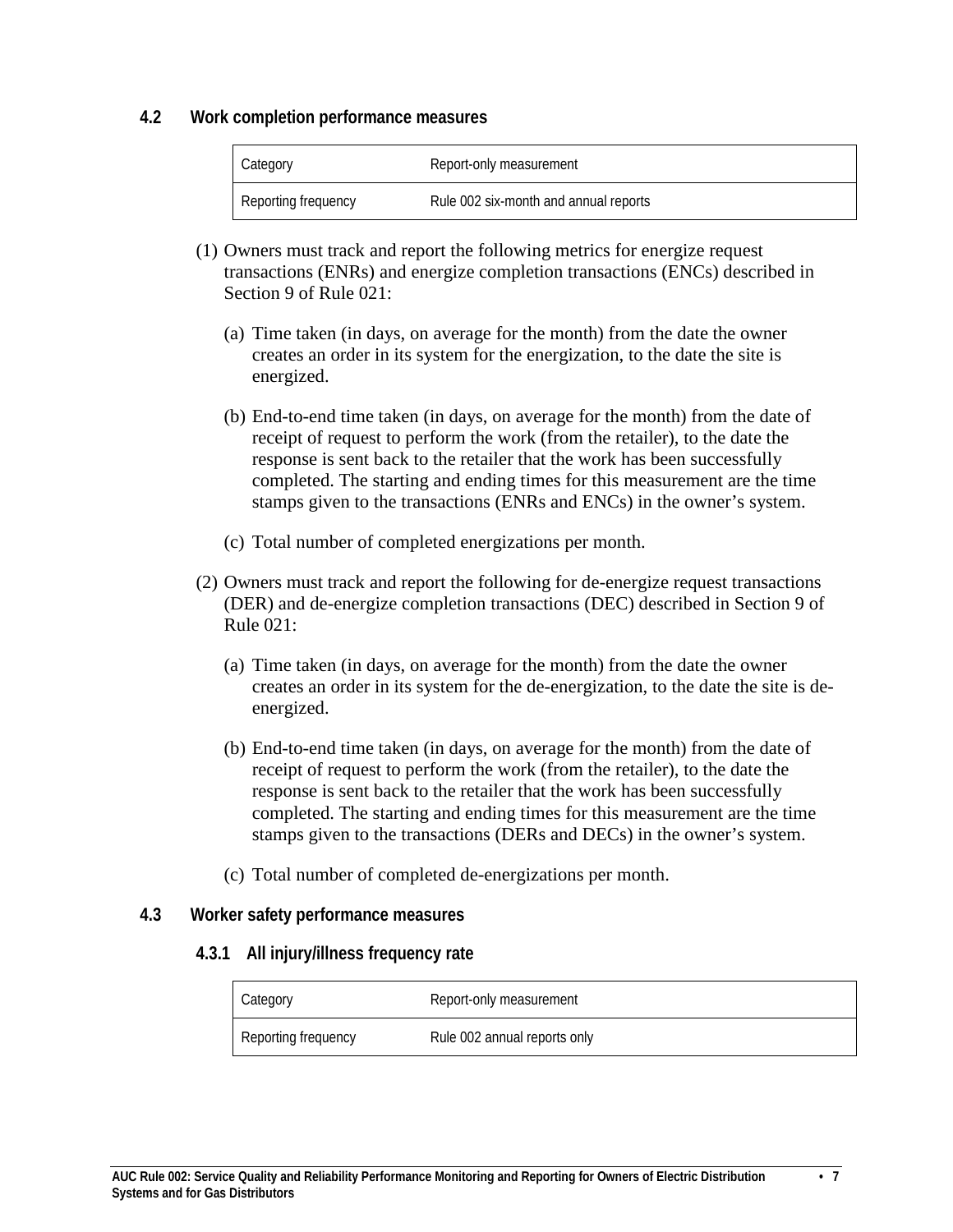- (1) Owners shall report the annual numbers for the following (as defined by the Canadian Electricity Association (CEA)):
	- (a) lost time injuries
	- (b) medical treatment injuries
	- (c) fatalities
	- (d) exposure hours

#### <span id="page-7-0"></span>**4.3.2 Motor vehicle incident frequency**

| Category            | Report-only measurement      |
|---------------------|------------------------------|
| Reporting frequency | Rule 002 annual reports only |

(1) Owners shall report the annual number of recordable motor vehicle incidents (as defined by the CEA) and the annual number of actual kilometres driven by corporate fleet vehicles.

#### <span id="page-7-1"></span>**4.4 Interruption duration and frequency**

Owners shall report system average interruption frequency index (SAIFI) and system average interruption duration index (SAIDI) to measure electric distribution system performance and reliability. Two versions of those metrics must be reported: (1) with major events included and (2) with major events excluded. When determining which major events to exclude, the owner shall use the following methodology:

- (1) A major event day is a day in which daily SAIDI exceeds a threshold value  $T<sub>MED</sub>$ .
- (2) In calculating daily SAIDI, interruption durations that extend into subsequent days accrue to the day on which the interruption begins. This technique simplifies calculations and ties the customer-minutes of interruption to the instigating event.
- (3) The major event day identification threshold value  $T<sub>MED</sub>$  is calculated at the end of each reporting period for use during the next reporting period. For utilities that have six years of reliability data, the first five are used to determine  $T<sub>MED</sub>$  and that threshold is applied during the sixth year. The methodology follows:
	- (a) Values of daily SAIDI for a number of sequential years, ending on the last day of the last complete reporting period, are collected. Consistency of future results is enhanced if five or six years of data are used, but, if fewer than five years of historical data are available, all of the available complete year, historical data should be used. Use of more than six years of data may distort the effects of major events and minimize the impact of the analysis.
	- (b) Only those days that have a SAIDI/day value will be used to calculate  $T<sub>MED</sub>$ (do not include days that did not have any interruptions).
	- (c) The natural logarithm (ln) of each daily SAIDI value in the data set is calculated.

**<sup>8 •</sup> AUC Rule 002: Service Quality and Reliability Performance Monitoring and Reporting for Owners of Electric Distribution Systems and for Gas Distributors**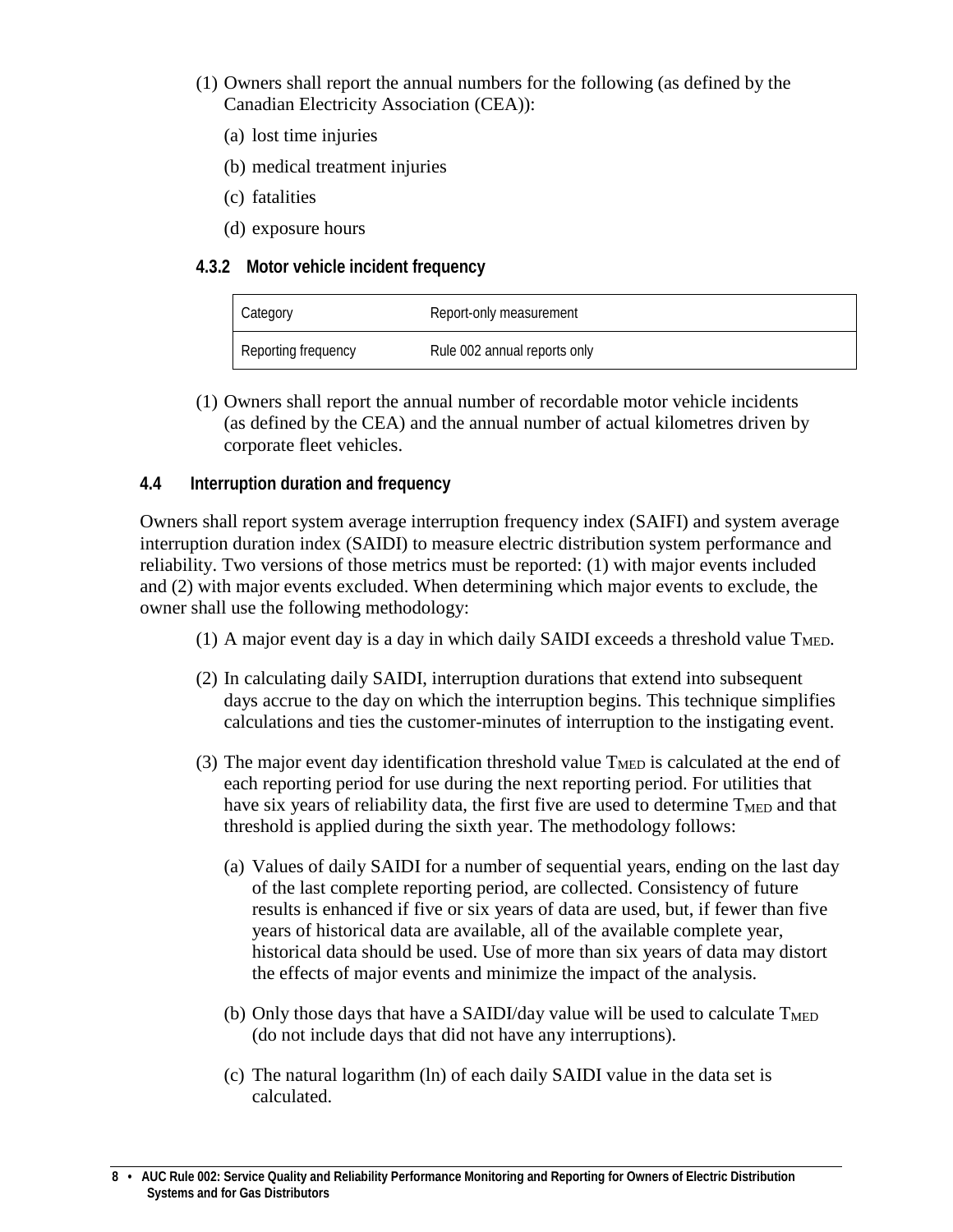- (d) The average of the logarithms,  $\alpha$  (Alpha), (also known as the log-average) of the data set is calculated.
- (e) The standard deviation of the logarithms, β (Beta), (also known as the log-standard deviation) of the data set is calculated.
- (f) The major event day threshold,  $T<sub>MED</sub>$ , is calculated by using the equation:

$$
\mathsf{T}_{\mathsf{MED}} = e^{-(\alpha + 2.5\beta)}
$$

(g) Any day that occurs during the subsequent reporting period with daily SAIDI greater than the threshold value  $T<sub>MED</sub>$  is designated a major event day. The data for this day should be removed when calculating SAIFI and SAIDI with major events excluded.

Service standard See Appendix A for SAIFI and SAIDI service standards for owners of

electric distribution systems subject to this rule

| Category            | Category A                   |
|---------------------|------------------------------|
| Reporting frequency | Rule 002 annual reports only |

# <span id="page-8-0"></span>**4.4.1 System average interruption frequency index (SAIFI)**

- (1) This measure pertains to distribution-related interruptions and represents the average number of times that a customer experiences an interruption.
- (2) Owners must report SAIFI both with and without major events. Annual numbers must be provided to two decimal places as part of the Rule 002 annual report.

*SAIFI* =  $(\sum$  *number of customer services interrupted*)  $\div$  *total customers served* 

*Where:*

*∑ = Summation, for all interruptions in a year*

*A customer is defined as a metered service.*

*Total customers served = The average number of customers served by the owner.* 

*Interruption = An interruption is the loss of service for a duration of one minute or longer to one or more customers and is the result of one or more component outages.* 

#### <span id="page-8-1"></span>**4.4.2 System average interruption duration index (SAIDI)**

| Category            | Category A                                                                                                               |
|---------------------|--------------------------------------------------------------------------------------------------------------------------|
| Reporting frequency | Rule 002 annual reports only                                                                                             |
| Service standard    | See Appendix A for SAIFI and SAIDI service standards for owners of<br>electric distribution systems subject to this rule |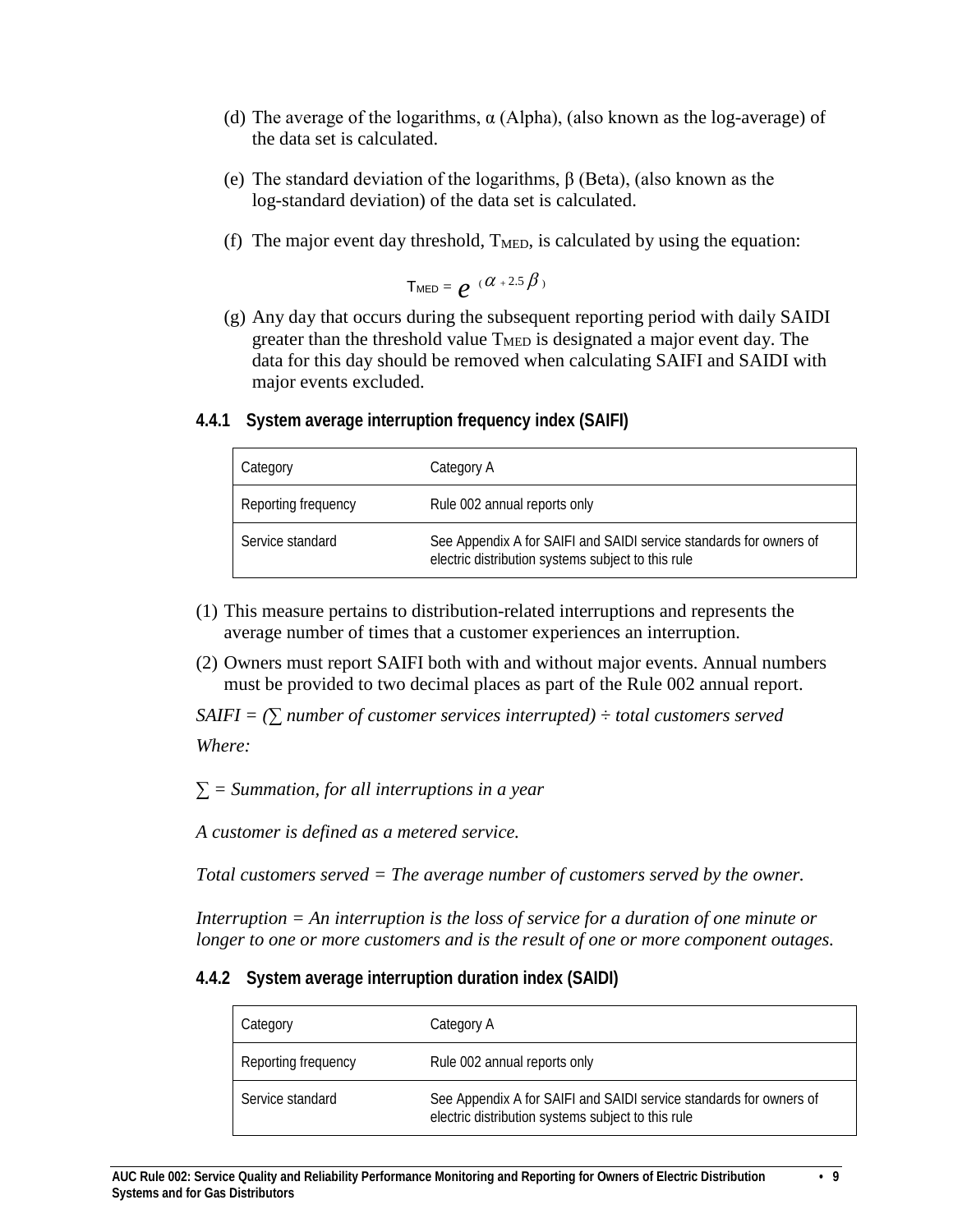- (1) This measure also pertains to distribution-related interruptions and represents the amount of time in total the average customer experiences interruptions throughout the year.
- (2) Owners must report SAIDI both with and without major events. Annual numbers must be provided to two decimal places as part of the Rule 002 annual report.

 $SADI = \left(\sum$  (*Customer services interrupted x period of interruption in hours*)) ÷ *total customers served*

*Where:* 

*∑ = Summation, for all interruptions in a year*

*A customer is defined as a metered service.*

*Total customers served = The average number of customers served by the owner.* 

*Interruption = An interruption is the loss of service for a duration of one minute or longer to one or more customers and is the result of one or more component outages.* 

#### <span id="page-9-0"></span>**4.4.3 SAIDI of worst-performing circuits on the system**

| Category            | Report-only measurement      |
|---------------------|------------------------------|
| Reporting frequency | Rule 002 annual reports only |

- (1) Owners must identify, for each calendar year, the worst-performing circuits on its systems. Worst-performing circuits shall be determined by comparing annual unplanned SAIDI results for each of its circuits. The three per cent of the circuits with the highest SAIDI values shall be considered the worst-performing circuits and shall be reported in the Rule 002 annual report. Owners must identify the factors underlying the poor performance of these circuits and describe the actions that are being considered or have been implemented to improve the reliability of these circuits as part of the Rule 002 annual report.
- (2) Owners must also report the SAIDI values for each of the worst-performing circuits.
- (3) All circuits that were once identified, according to this metric, as a worst-performing circuit must be monitored for five years once they are no longer a worst-performing circuit to determine the effectiveness of the improvement measures and to identify further measures that may be required.
- (4) Owners must also report, for each circuit that was once a worst-performing circuit, its current SAIDI value and report the last calendar year that the circuit appeared in the worst-performing circuit list.

**<sup>10 •</sup> AUC Rule 002: Service Quality and Reliability Performance Monitoring and Reporting for Owners of Electric Distribution Systems and for Gas Distributors**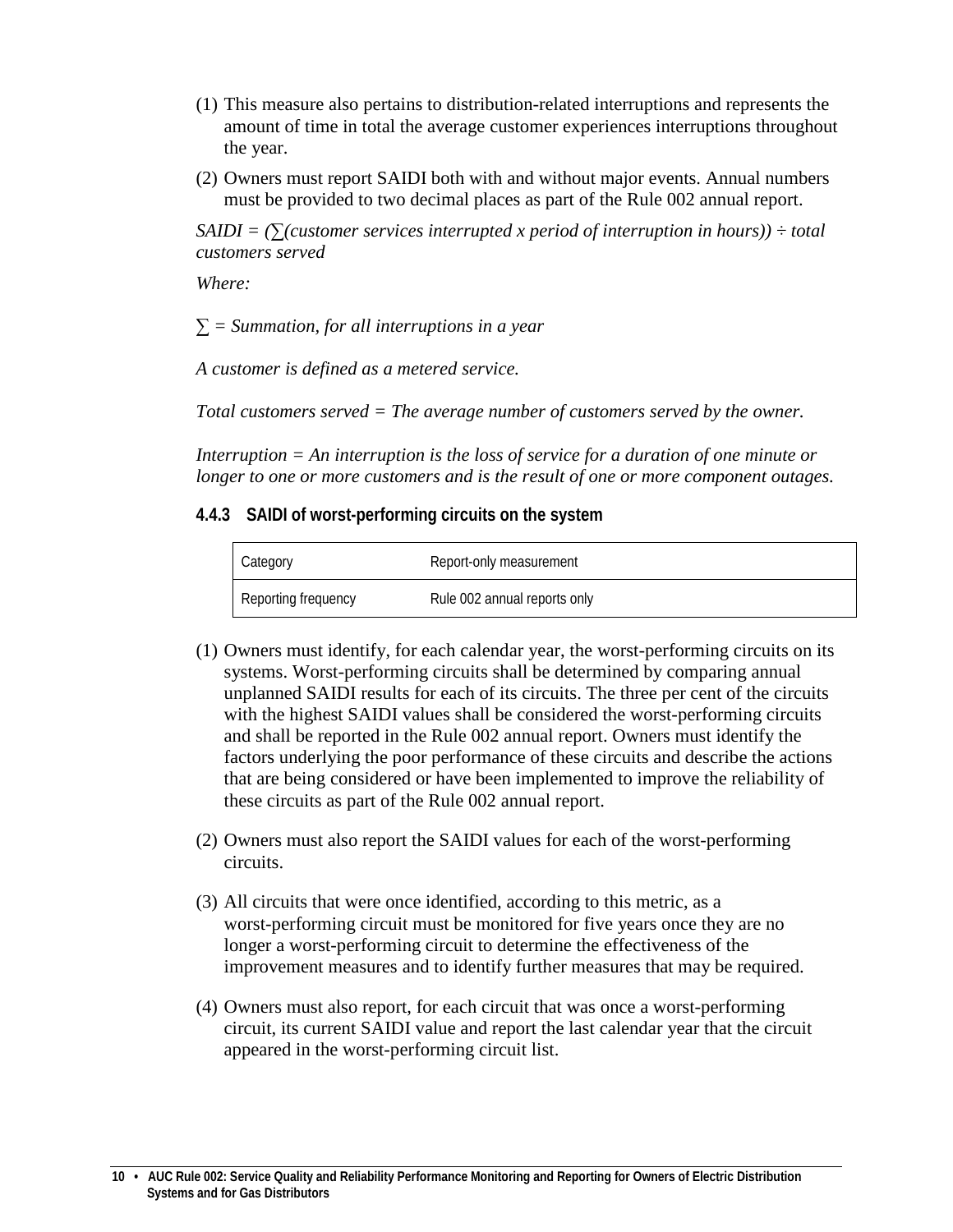#### <span id="page-10-0"></span>**4.5 Customer satisfaction measures**

| Category            | Category A                                                                             |
|---------------------|----------------------------------------------------------------------------------------|
| Reporting frequency | Rule 002 annual reports only                                                           |
| Service standard    | 75 per cent or greater of the customers surveyed are satisfied (respond<br>positively) |

- (1) Owners must measure the level of customer satisfaction.
- (2) An owner is encouraged to include in its Rule 002 annual report the matters set out below. Explain how your organization:
	- (a) surveys customers:
		- (i) type of survey (e.g., transaction, random)
		- (ii) method of surveying (e.g., telephone, email, web)
		- (iii) issues canvassed
		- (iv) nature of response (e.g., ranking on a scale, yes/no, open-ended)
		- (v) frequency of survey
		- (vi) number of customers surveyed
		- (vii) response rate
	- (b) measures customer satisfaction success internally to achieve a minimum 75 per cent target
	- (c) identifies and evaluates the top three areas for improvement received from customer surveys

#### <span id="page-10-1"></span>**5 Performance categories and standards for gas distributors**

This section establishes the measurements of performance and service standards to be met by gas distributors. This section also outlines the information required by the Commission for it to accomplish its regulatory function with respect to service standards as provided for under this rule.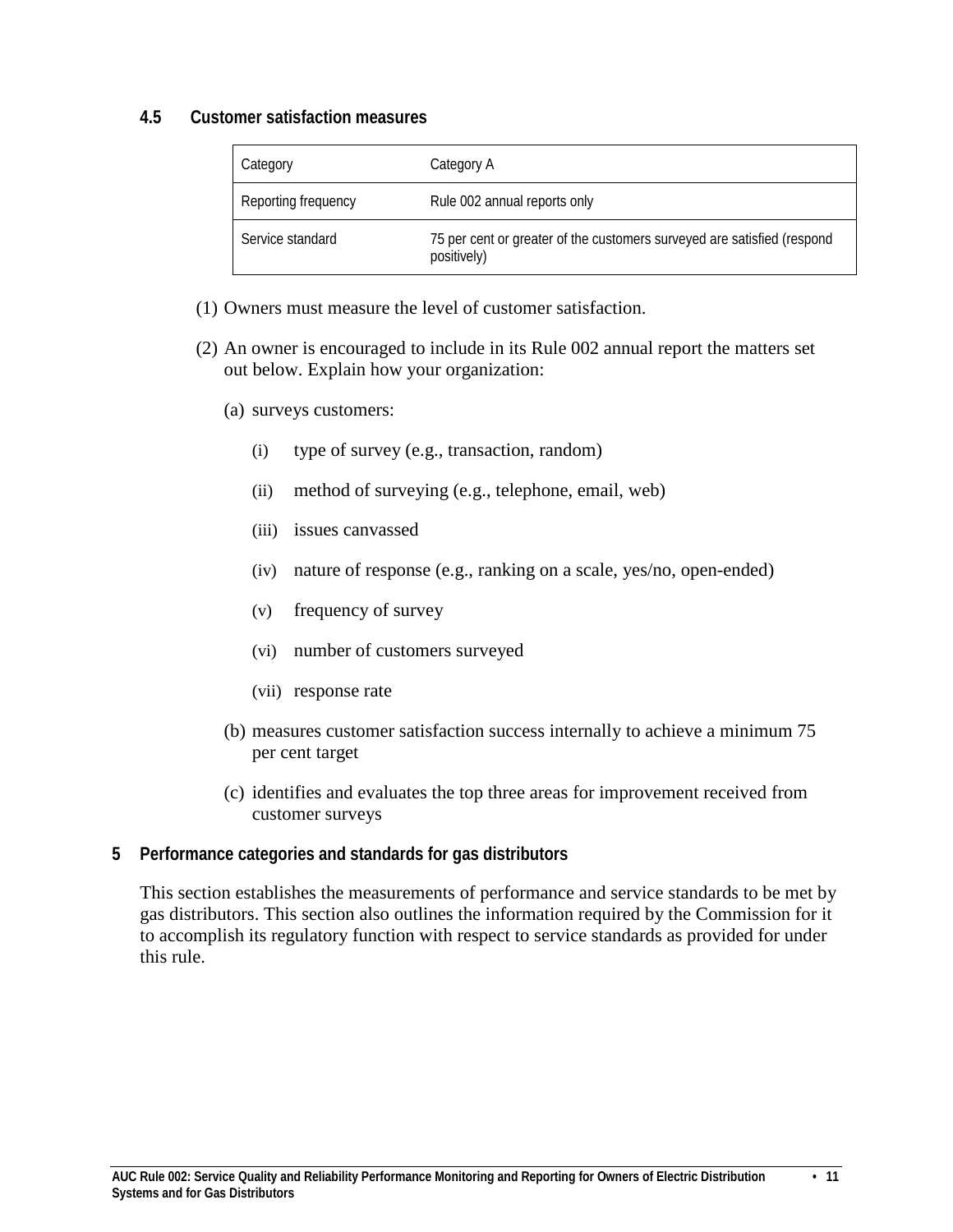## <span id="page-11-1"></span><span id="page-11-0"></span>**5.1 Billing and meter reading performance measures**

#### **5.1.1 Monthly billing and meter reading performance**

| Category            | Category B                                                                              |
|---------------------|-----------------------------------------------------------------------------------------|
| Reporting frequency | Rule 002 six-month and annual reports                                                   |
| Service standard    | See Appendix B for Alberta gas distributors' monthly meter reading<br>service standards |

- (1) Owners shall report the total number of sites each month that fall into each of the following categories:
	- (a) De-energized sites.
	- (b) Cumulative metered energized sites with actual meter readings obtained by the MDM and provided to parties in accordance with Section 9 of AUC Rule 028: *Natural Gas Settlement System Code Rules* (Rule 028) (as opposed to customer reads or actual reads not provided to parties in accordance with that section).
	- (c) Cumulative metered, energized sites with AMR devices, without actual meter readings provided to parties in accordance with Section 9 of Rule 028.
	- (d) Cumulative metered, energized sites without AMR devices, without actual meter readings provided to parties in accordance with Section 9 of Rule 028.
	- (e) Cumulative metered, energized sites without AMR devices, without actual meter readings provided to parties in accordance with Section 9 of Rule 028 where an AMR device was refused by the customer.

*Method of calculation of performance:*

*Percentage of meters read each month*  $=$   $[(b) \div ((b)+(c)+(d))]$  *x* 100

<span id="page-11-2"></span>**5.1.2 Cumulative meters not read within six months, and not read within one year**

| Category            | Report-only measurement               |
|---------------------|---------------------------------------|
| Reporting frequency | Rule 002 six-month and annual reports |

- (1) Owners shall report the number of sites that have not had their meters read within six months.
- (2) Owners shall report the number of sites that have not had their meters read within one year. The owner must also report the reason(s) why the meters were not read and the course(s) of action the owner will take to get the meters read and ensure that the situation does not occur again in the future.

**<sup>12 •</sup> AUC Rule 002: Service Quality and Reliability Performance Monitoring and Reporting for Owners of Electric Distribution Systems and for Gas Distributors**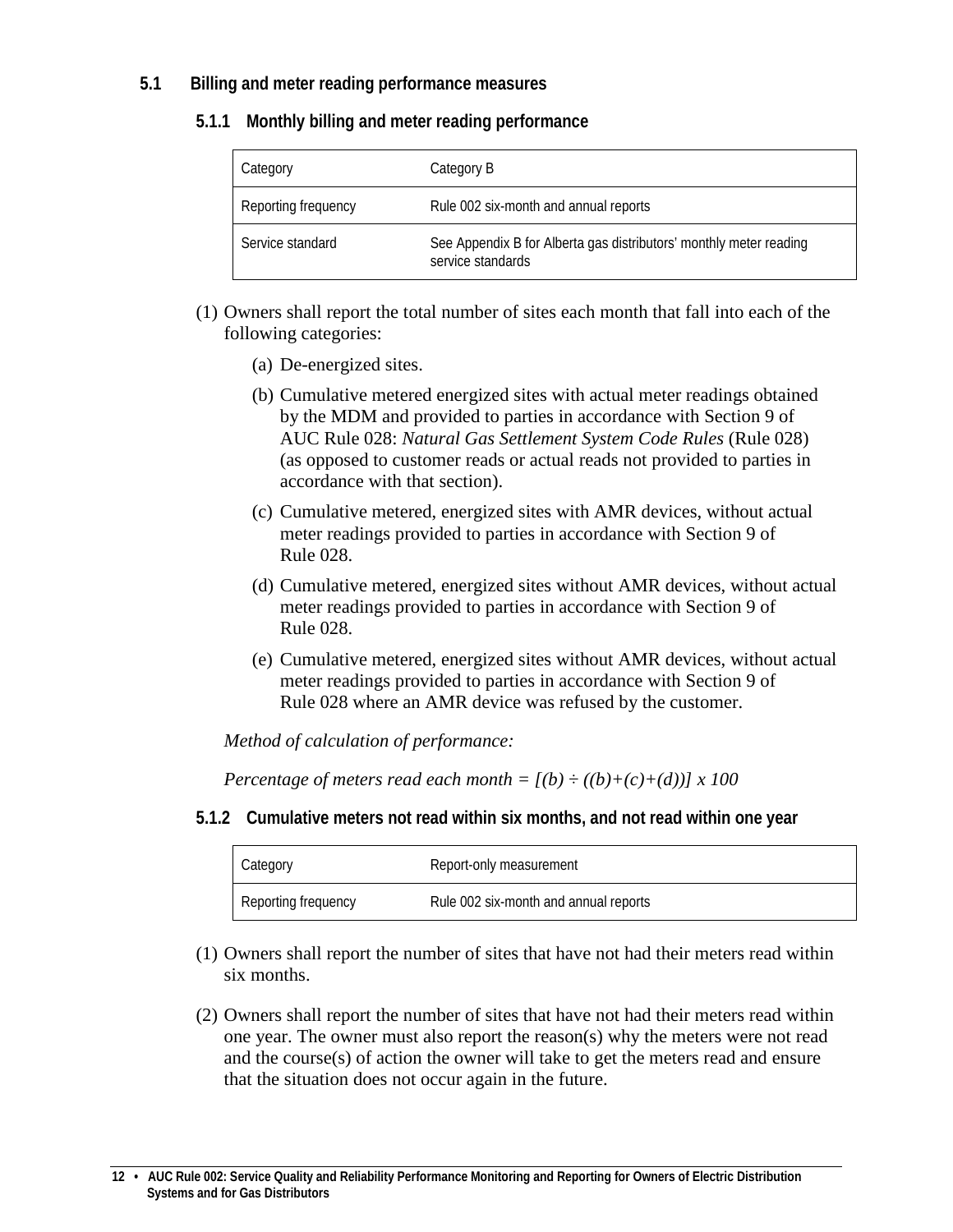#### <span id="page-12-0"></span>**5.2 Work completion performance measures**

| Category            | Report-only measurement               |
|---------------------|---------------------------------------|
| Reporting frequency | Rule 002 six-month and annual reports |

- (1) Owners must track and report the number of completed energizations and completed de-energizations per month.
- (2) Owners must track and report the following for de-energize request transactions (DER) and de-energize completion transactions (DEC) described in Section 8 of Rule 028:
	- (a) Time taken (in days, on average for the month) from the date the owner creates an order in its system for the de-energization, to the date the site is de-energized.
	- (b) End-to-end time taken (in days, on average for the month) from the date of receipt of request to perform the work (from the retailer), to the date the response is sent back to the retailer that the work has been successfully completed. The starting and ending times for this measurement are the time stamps given to the transactions (DERs and DECs) in the owner's system.

## <span id="page-12-2"></span><span id="page-12-1"></span>**5.3 Worker safety performance measures**

## **5.3.1 All injury/illness frequency rate**

| Category            | Report-only measurement |
|---------------------|-------------------------|
| Reporting frequency | Rule 002 annual reports |

- (1) Owners shall report the following metrics in accordance with the formulas and definitions historically used by the owner:
	- (a) lost time injuries
	- (b) medical treatment injuries
	- (c) fatalities
	- (d) total hours worked

#### <span id="page-12-3"></span>**5.3.2 Motor vehicle incident frequency**

| Category            | Report-only measurement |
|---------------------|-------------------------|
| Reporting frequency | Rule 002 annual reports |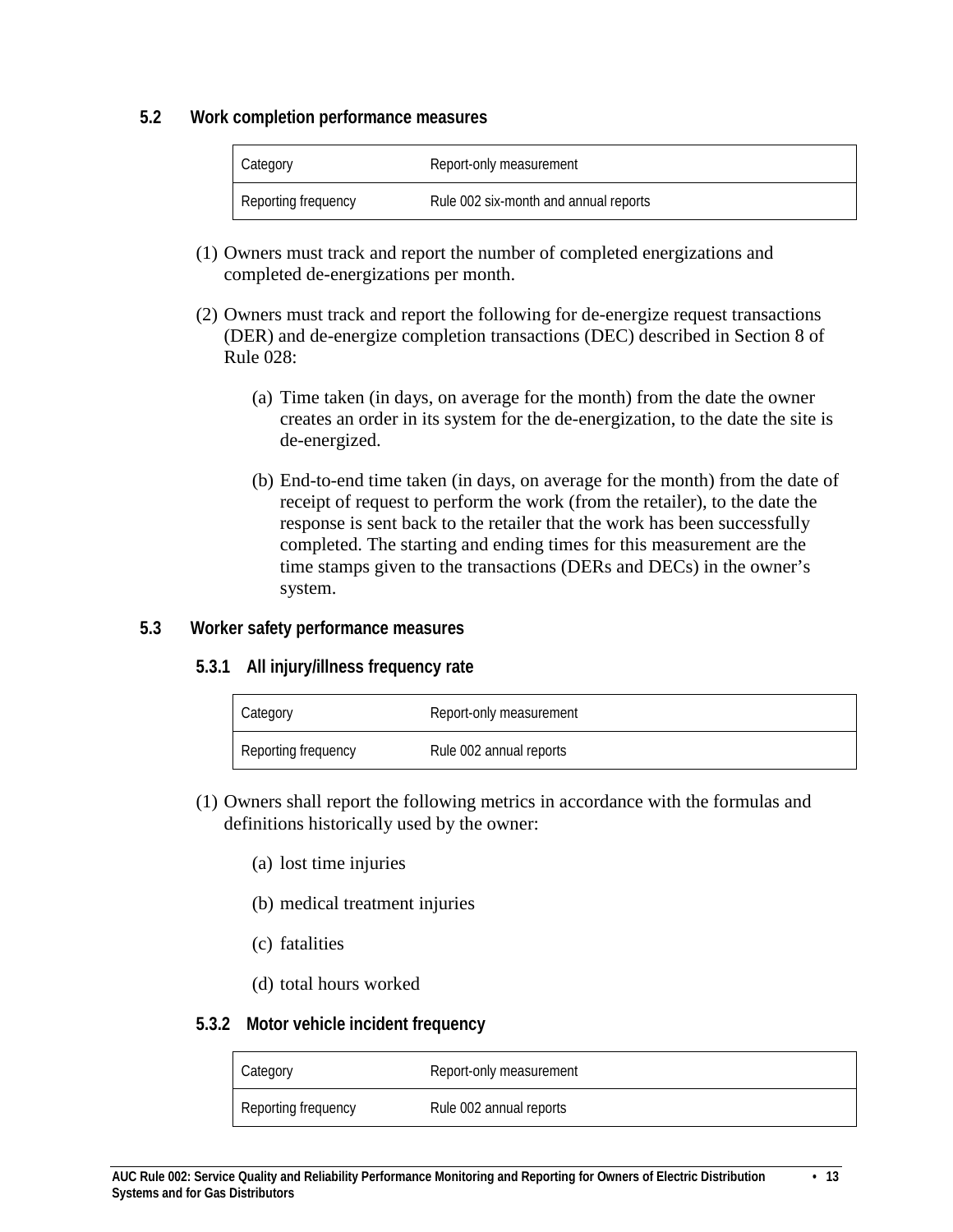- (1) Owners shall report the annual number of recordable motor vehicle incidents and the annual number of actual kilometres driven by corporate fleet vehicles (as per the definitions used by the Canadian Gas Association).
- <span id="page-13-0"></span>**5.4 Customer satisfaction measures**

| Category            | Category A                                                                             |
|---------------------|----------------------------------------------------------------------------------------|
| Reporting frequency | Rule 002 annual reports only                                                           |
| Service standard    | 75 per cent or greater of the customers surveyed are satisfied (respond<br>positively) |

- (1) Owners must measure the level of customer satisfaction.
- (2) An owner is encouraged to include in its Rule 002 annual report the matters set out below. Explain how your organization:
	- (a) surveys customers:
		- (i) type of survey (e.g., transaction, random)
		- (ii) method of surveying (e.g., telephone, email, web)
		- (iii) issues canvassed
		- (iv) nature of response (e.g., ranking on a scale, yes/no, open-ended)
		- (v) frequency of survey
		- (vi) number of customers surveyed
		- (vii) response rate
	- (b) measures customer satisfaction success internally to achieve a minimum 75 per cent target
	- (c) identifies and evaluates the top three areas for improvement received from customer surveys

#### <span id="page-13-1"></span>**5.5 Customer appointments**

| Category            | Category B                                                                              |
|---------------------|-----------------------------------------------------------------------------------------|
| Reporting frequency | Rule 002 six-month and annual reports                                                   |
| Service standard    | See Appendix C for Alberta gas distributors' customer appointments<br>service standards |

**<sup>14 •</sup> AUC Rule 002: Service Quality and Reliability Performance Monitoring and Reporting for Owners of Electric Distribution Systems and for Gas Distributors**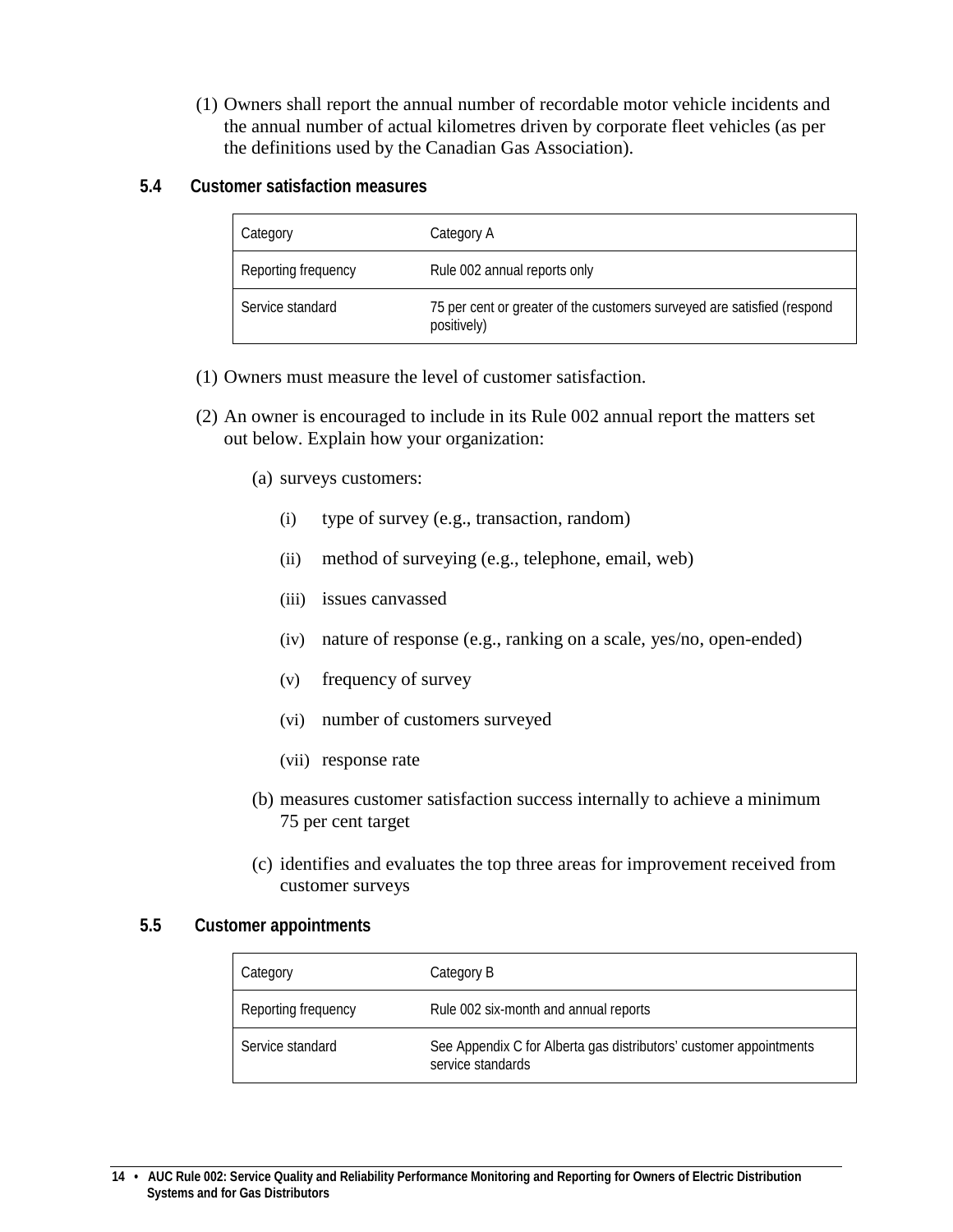(1) Owners shall report the following monthly information:

- (a) Number of pre-arranged appointments with customers.
- (b) Number of appointments met within the pre-arranged time period.

*Method of calculation of performance: Percentage of appointments met* =  $[(b) \div (a)] \times 100$ 

#### <span id="page-14-0"></span>**5.6 Emergency response time**

| Category            | Category A                                                                           |
|---------------------|--------------------------------------------------------------------------------------|
| Reporting frequency | Rule 002 six-month and annual reports                                                |
| Service standard    | See Appendix D for Alberta gas distributors' emergency response service<br>standards |

- (1) Owners shall report on the monthly percentage of emergencies responded to within the time frame specified in Appendix D. The response time shall be calculated as the time between when the owner receives notification of the emergency and when the owner's first representative arrives at the site of the emergency. The types of emergencies included within this metric are:
	- (a) fire or explosion
	- (b) blowing gas
	- (c) gas leaks or odours
	- (d) asphyxiation
	- (e) carbon monoxide
	- (f) emergency provider assistance

*Method of calculation of performance:*

*Percentage of emergencies responded to within X minutes = [the total number of emergency calls responded to in X minutes or less ÷ the total number of emergency calls] x 100*

#### <span id="page-14-1"></span>**5.7 Call answering service level**

| Category            | Category B                                                                       |
|---------------------|----------------------------------------------------------------------------------|
| Reporting frequency | Rule 002 six-month and annual reports                                            |
| Service standard    | See Appendix E for Alberta gas distributors' call answering service<br>standards |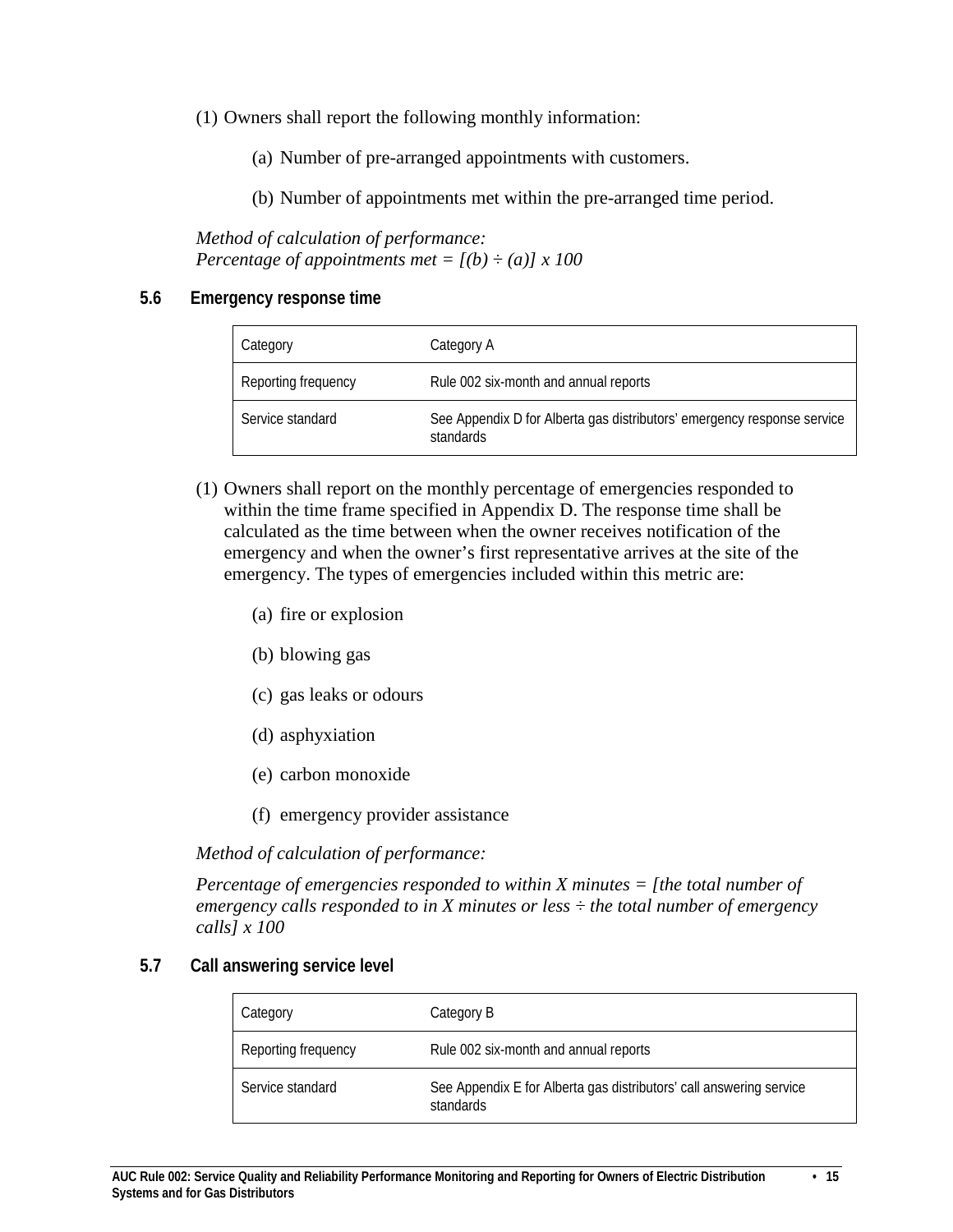(1) Owners shall report the monthly percentage of all calls reaching an agent that are answered within 30 seconds from the time the call is queued up awaiting an agent through the auto-attendant system or that are answered within 30 seconds from when the phone begins ringing when there is no auto-attendant system in place.

*Method of calculation of performance:*

*Percentage of all calls reaching an agent within 30 seconds = [the number of calls reaching an agent within 30 seconds ÷ the number of calls reaching an agent] x 100*

**<sup>16 •</sup> AUC Rule 002: Service Quality and Reliability Performance Monitoring and Reporting for Owners of Electric Distribution Systems and for Gas Distributors**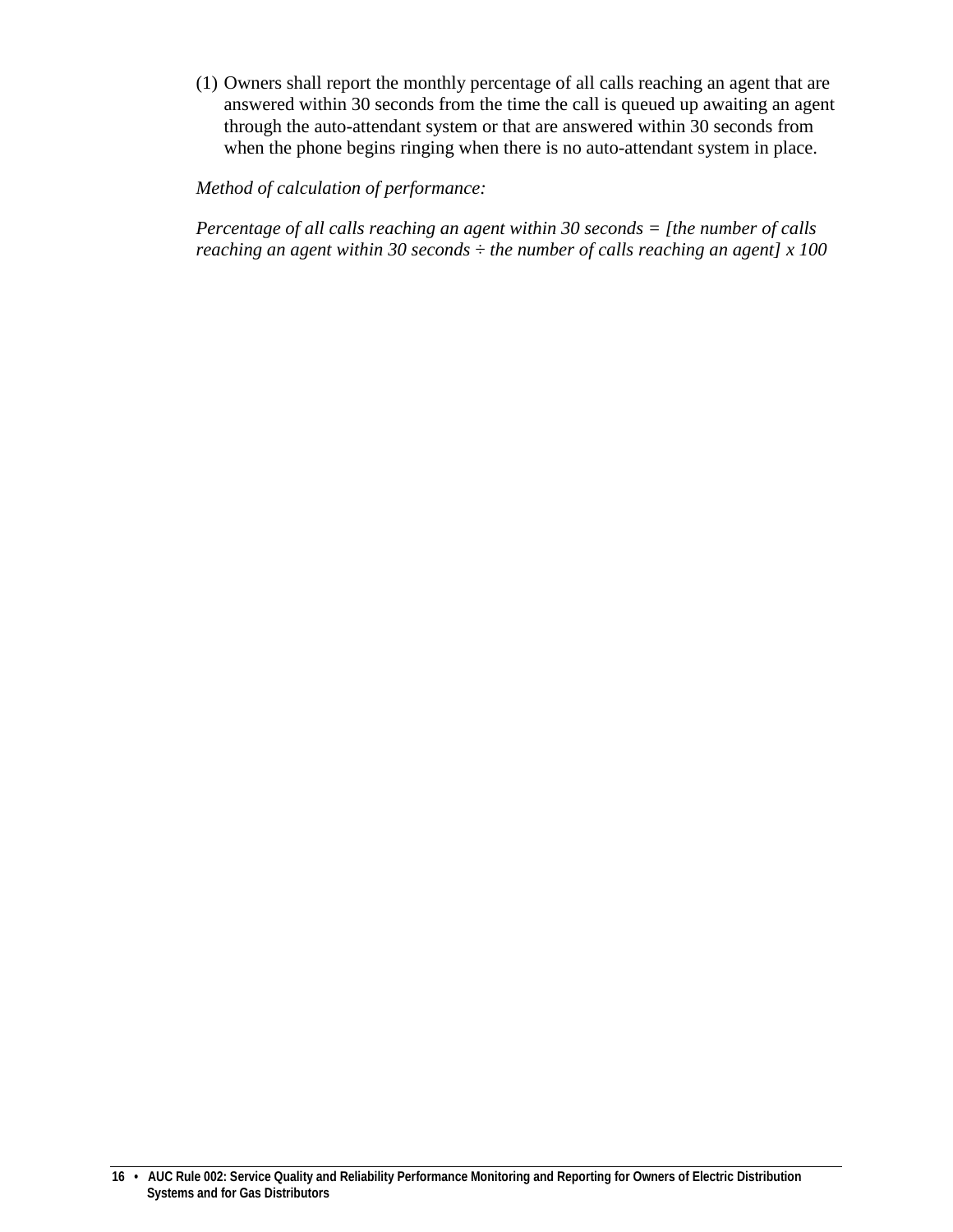# <span id="page-16-0"></span>**Appendix A – SAIFI and SAIDI service standards for owners of electric distribution systems subject to this rule**

| Owner of electric distribution system  | <b>Maximum SAIFI</b><br>excluding major events | Maximum SAIDI<br>excluding major events |
|----------------------------------------|------------------------------------------------|-----------------------------------------|
| ATCO Electric Ltd.                     | $2.40$ or less                                 | 6.30 or less                            |
| <b>ENMAX Power Corporation</b>         | $1.03$ or less                                 | $0.55$ or less                          |
| EPCOR Distribution & Transmission Inc. | $1.50$ or less                                 | $1.15$ or less                          |
| FortisAlberta Inc.                     | 2.30 or less                                   | 4.28 or less                            |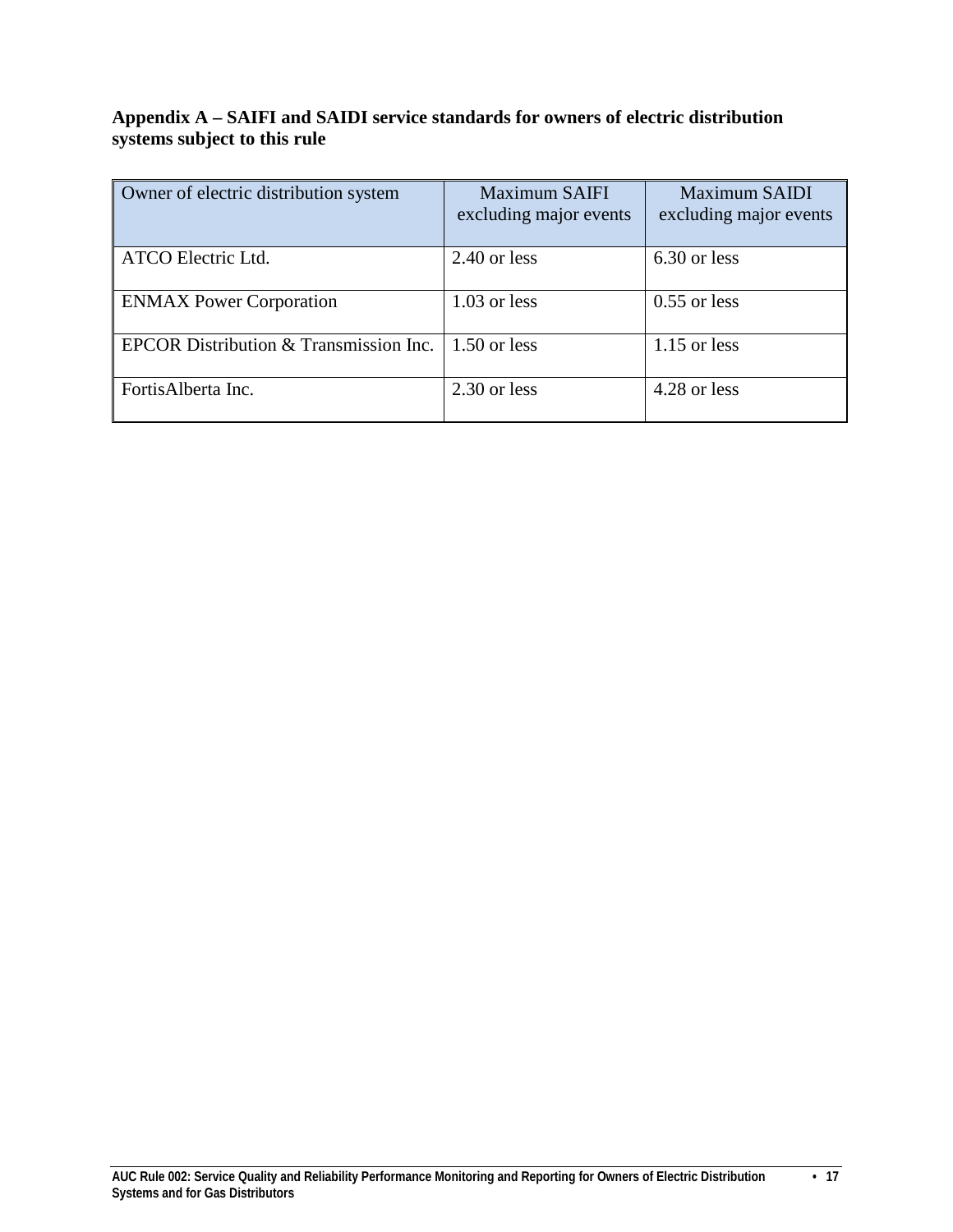# <span id="page-17-0"></span>**Appendix B – Alberta gas distributors' monthly meter reading service standards**

| Gas distributor     | Annual average of percentage of meters read<br>each month |
|---------------------|-----------------------------------------------------------|
| ATCO Gas            | 90 per cent or greater                                    |
| Apex Utilities Inc. | 80 per cent or greater                                    |

**<sup>18 •</sup> AUC Rule 002: Service Quality and Reliability Performance Monitoring and Reporting for Owners of Electric Distribution Systems and for Gas Distributors**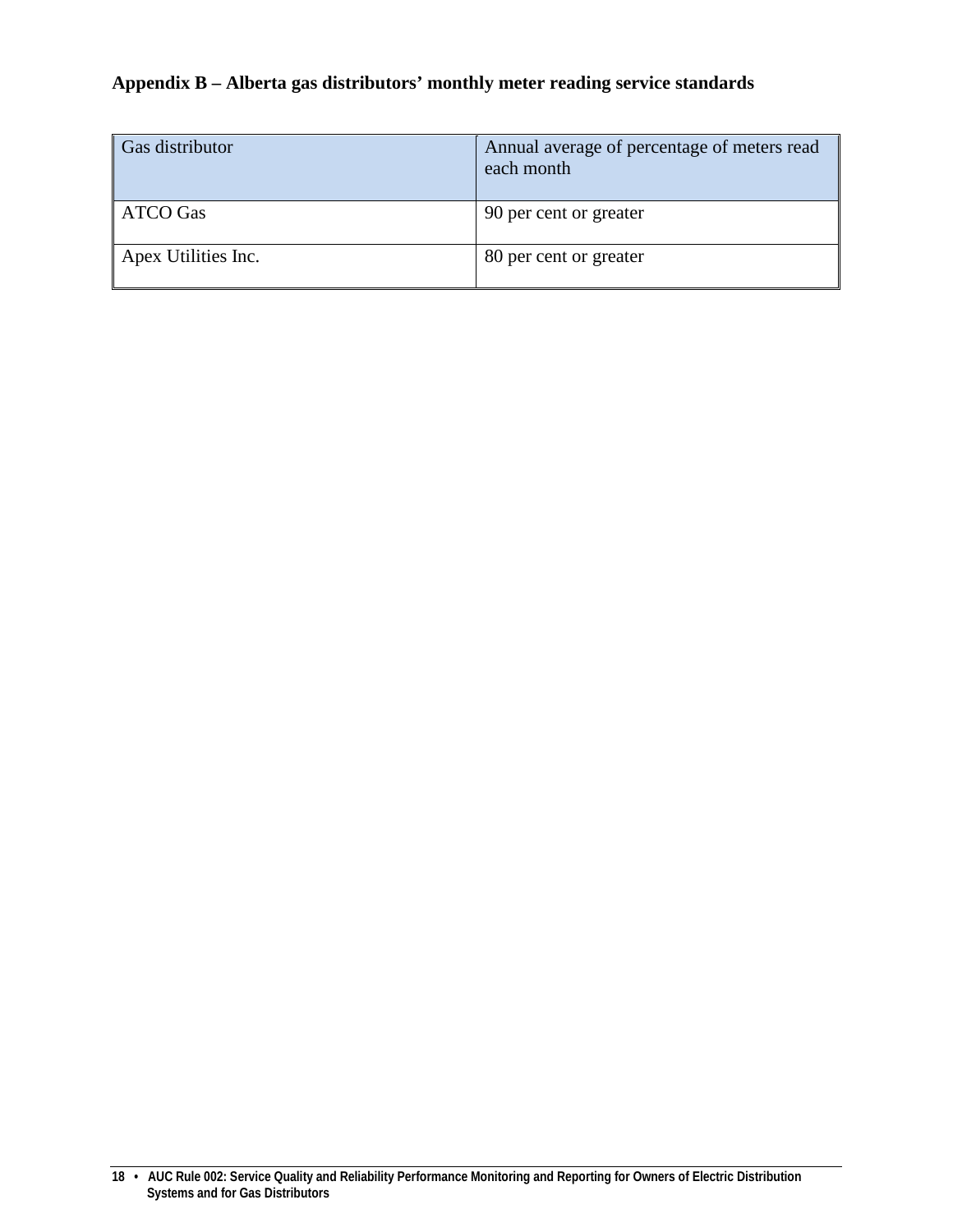# <span id="page-18-0"></span>**Appendix C – Alberta gas distributors' customer appointments service standards**

| Gas distributor     | Percentage of appointments met (calculated<br>as an annual average of monthly results) |
|---------------------|----------------------------------------------------------------------------------------|
| <b>ATCO Gas</b>     | 95 per cent or greater                                                                 |
| Apex Utilities Inc. | 80 per cent or greater                                                                 |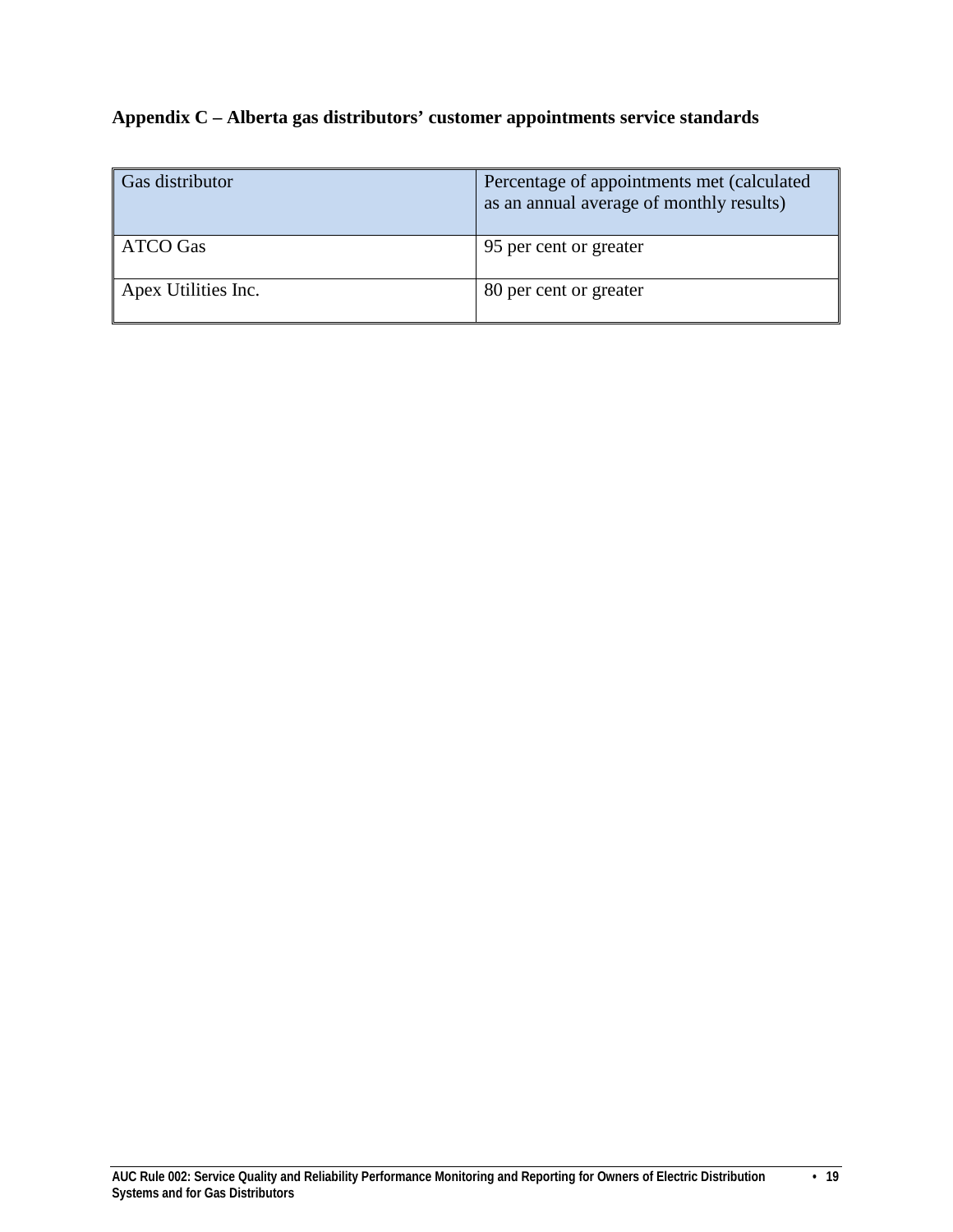# <span id="page-19-0"></span>**Appendix D – Alberta gas distributors' emergency response service standards**

| Gas distributor     | Emergencies responded to within specified<br>time frame (calculated as an annual average<br>of monthly results)                                                                                                                                                                                                          |
|---------------------|--------------------------------------------------------------------------------------------------------------------------------------------------------------------------------------------------------------------------------------------------------------------------------------------------------------------------|
| <b>ATCO Gas</b>     | 87 per cent or greater of emergencies<br>responded to within 60 minutes                                                                                                                                                                                                                                                  |
| Apex Utilities Inc. | (1) 70 per cent or greater of emergencies<br>responded to within 60 minutes;<br>(2) 85 per cent or greater of emergencies<br>responded to within 120 minutes; and<br>(3) Results of surveys conducted based<br>upon emergency calls must have less than<br>10 per cent of responses indicating "not<br>satisfied at all" |

**<sup>20 •</sup> AUC Rule 002: Service Quality and Reliability Performance Monitoring and Reporting for Owners of Electric Distribution Systems and for Gas Distributors**